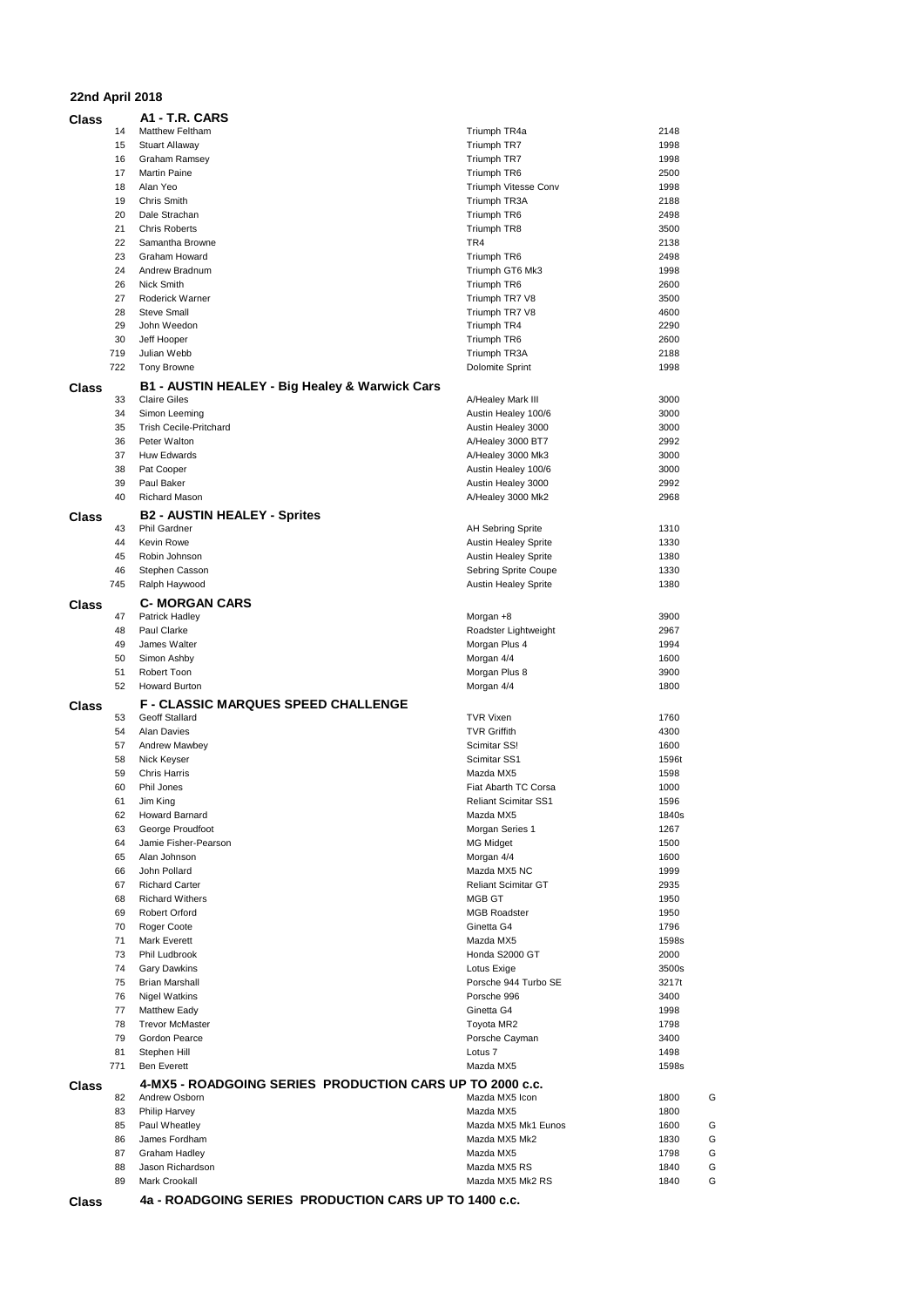|       | 93                                                      | Colin Gale                                                        | <b>Austin Healey Sprite</b> | 1380  |   |  |
|-------|---------------------------------------------------------|-------------------------------------------------------------------|-----------------------------|-------|---|--|
|       | 94                                                      | John Davey                                                        | <b>MG Midget</b>            | 1380  | G |  |
| Class | 4b - ROADGOING SERIES PRODUCTION CARS 1400 TO 2000 c.c. |                                                                   |                             |       |   |  |
|       | 96                                                      | Ronald King                                                       | <b>Renault Clio</b>         | 1998  |   |  |
|       | 97                                                      | Anthony Record                                                    | Proton Satria Gti           | 1834  | G |  |
|       | 98                                                      | <b>Christopher Davies</b>                                         | Honda Civic Type R          | 1998  | G |  |
|       | 99                                                      | Paul Hearne                                                       | Renault Clio 172 Cup        | 1998  |   |  |
|       | 100                                                     | Robert Brodie                                                     | Renault Clio 172 Cup        | 1998  | G |  |
|       | 101                                                     | Dean Cubitt                                                       | Mazda MX5                   | 1839  | G |  |
|       | 102                                                     | Paul Dickinson                                                    | Honda S2000                 | 1997  | G |  |
|       | 104                                                     | <b>Tim Forster</b>                                                | Lotus Elan                  | 1700  | G |  |
|       | 796                                                     | Paula Levitt                                                      | <b>Renault Clio</b>         | 1998  |   |  |
|       | 798                                                     | <b>Russell Davies</b>                                             | Honda Civic Type R          | 1998  | G |  |
| Class |                                                         | 4c - ROADGOING SERIES PRODUCTION CARS OVER 2000 c.c.              |                             |       |   |  |
|       | 107                                                     | <b>Oliver Beale</b>                                               | Audi TT                     | 1800t | G |  |
|       | 108                                                     | <b>Tony Mullis</b>                                                | VW Golf R                   | 1998t | G |  |
|       | 109                                                     | Andrew Thorp                                                      | Porsche Cayman              | 3436  | G |  |
|       | 110                                                     | Jon Maycock                                                       | Mazda MX5                   | 1839t | G |  |
|       | 111                                                     | Shaun Fudge                                                       | Subaru Impreza WRX          | 1994t | G |  |
|       | 112                                                     | Simon Neve                                                        | Mitsu Lancer Evo6 RS        | 2300t | G |  |
|       | 113                                                     | Stephen Moore                                                     | Mitsubishi Evo 6 RS         | 2000t | G |  |
|       | 911                                                     | Sarah Fudge                                                       | Subaru Impreza WRX          | 1994t | G |  |
| Class |                                                         | 4d - ROADGOING SPECIALIST PRODUCTION CARS                         |                             |       |   |  |
|       | 116                                                     | <b>Tony Wiltshire</b>                                             | Lotus Elise Sp 160          | 1796  | G |  |
|       | 117                                                     | <b>Mark Parrett</b>                                               | Autotune Gemini             | 1600  |   |  |
|       | 118                                                     | Colin Bowdidge                                                    | Caterham SuperSprint        | 1700  |   |  |
|       | 119                                                     | <b>Clive Skipper</b>                                              | Caterham 7 HPC              | 1998  | G |  |
|       | 120                                                     | <b>Adrian Lewis</b>                                               | Westfield Superbusa         | 1300s | G |  |
| Class |                                                         | 6 - MODIFIED LIMITED PRODUCTION MARQUE SPORTS CARS OVER 2000 c.c. |                             |       |   |  |
|       | 123                                                     | Paul Slade                                                        | Jaguar E Type               | 3800  | G |  |
|       | 124                                                     | Graham Beale                                                      | Ginetta G33                 | 2340  | G |  |
|       | 125                                                     | <b>Bob Mortimer</b>                                               | Porsche 911                 | 2700  |   |  |
|       | 126                                                     | Simon Purcell                                                     | Lotus Exige                 | 1800s | G |  |
|       | 127                                                     | <b>Phil Price</b>                                                 | Porsche 930RS               | 3200t | G |  |
| Class |                                                         | 7 - MODIFIED SERIES PRODUCTION CARS UP TO 1400 c.c.               |                             |       |   |  |
|       | 129                                                     | David Bean                                                        | Rover Mini                  | 1310  | G |  |
|       | 130                                                     | Derek Mullis                                                      | Mini Cooper 'S'             | 1330  | G |  |
|       | 131                                                     | James White                                                       | Austin Mini                 | 1380  | G |  |
| Class |                                                         | 9 - MODIFIED SERIES PRODUCTION CARS OVER 2000 c.c.                |                             |       |   |  |
|       |                                                         |                                                                   |                             |       |   |  |
|       | 134                                                     | <b>Richard Hillyar</b>                                            | Renault 21 Turbo            | 1995t | G |  |
|       | 135                                                     | Mark Walker                                                       | Porsche Cayman S            | 3949t | G |  |
|       | 137                                                     | <b>Tim Painter</b>                                                | Aston Martin Vantage        | 4700  | G |  |
|       | 937                                                     | <b>Andrew Fraser</b>                                              | Aston Martin Vantage        | 4700  |   |  |
| Class |                                                         | <b>11 - MODIFIED SPECIALIST PRODUCTION CARS</b>                   |                             |       |   |  |
|       | 140                                                     | Steve Holland                                                     | Caterham Hayabusa           | 1600  | G |  |
|       | 141                                                     | <b>Ritchie Gatt</b>                                               | Westfield SEiW              | 1998  | G |  |
|       | 142                                                     | Martin Watson                                                     | <b>Westfield SEiW</b>       | 1998s | G |  |
| Class |                                                         | 13 - HISTORICALLY INTERESTING                                     |                             |       |   |  |
|       | 145                                                     | Jeremy Smithson                                                   | Lotus Elan FHC              | 1558  | G |  |
|       | 146                                                     | <b>Richard George</b>                                             | Chevron B19                 | 1975  |   |  |
|       | 147                                                     | Mike Broome                                                       | Alexis Mk17 F3/Atlan        | 1845  |   |  |
|       | 148                                                     | Geoff Hunt                                                        | Lotus <sub>22</sub>         | 1598  | G |  |
|       | 149                                                     | <b>Fyrth Crosse</b>                                               | Dempster Ensign LNF3        | 1598  | G |  |
|       | 150                                                     | Sue Hayes                                                         | Palliser WDF3               | 1600  | G |  |
|       | 946                                                     | Amanda George                                                     | Chevron B19                 | 1975  |   |  |
| Class |                                                         | <b>14 - HILLCLIMB SUPER SPORTS CARS</b>                           |                             |       |   |  |
|       | 151                                                     | <b>Mark Mortimer</b>                                              | Mallock Mk17b               | 2000  | G |  |
| Class |                                                         | 15a - SPORTS LIBRE CARS UP TO 1400 c.c.                           |                             |       |   |  |
|       | 154                                                     | <b>Richard Wood</b>                                               | Rover Mini Yamaha R1        | 998   |   |  |
|       | 155                                                     | Peter Steel                                                       | Mallock Hillclimb           | 1300  | G |  |
|       | 156                                                     | <b>Tim Pitfield</b>                                               | DJ Firecat                  | 1400  | G |  |
| Class |                                                         | 15b - SPORTS LIBRE CARS 1400 TO 2000 c.c.                         |                             |       |   |  |
|       | 157                                                     | Keith Diggle                                                      | WEV HCS-BDG                 | 1995  | G |  |
| Class |                                                         | 16 - SPORTS LIBRE CARS OVER 2000 c.c.                             |                             |       |   |  |
|       | 160                                                     | Jeffrey Way                                                       | Chevrolet Camaro Z28        | 7500  |   |  |
|       | 161                                                     | Geoff Twemlow                                                     | Saker GT                    | 1995t | G |  |
|       | 162                                                     | Chris Cannell                                                     | Force SR8                   | 2600  | G |  |
| Class |                                                         | 17 - 500 OWNERS ASSOCIATION CHAMPIONSHIP CARS (2001 Rules)        |                             |       |   |  |
|       | 165                                                     | <b>Stuart Barnes</b>                                              | lota P.101                  | 500   |   |  |
|       | 166                                                     | <b>Alistair Dent</b>                                              | Hornet F3                   | 498   |   |  |
|       | 167                                                     | Mike Wood                                                         | lota CB2                    | 500   |   |  |
|       | 168                                                     | John Finlay Mackintosh                                            | Cooper Mk6                  | 500   |   |  |
|       | 169                                                     | John Dent                                                         | Cooper Mk 8                 | 500   |   |  |
|       | 968                                                     | Max Mackintosh                                                    | Cooper Mk6                  | 500   |   |  |
| Class | 170                                                     | <b>18 - RACING CARS UP TO 600 c.c.</b><br>David Cuff              | Jedi Mk4                    | 600   | G |  |